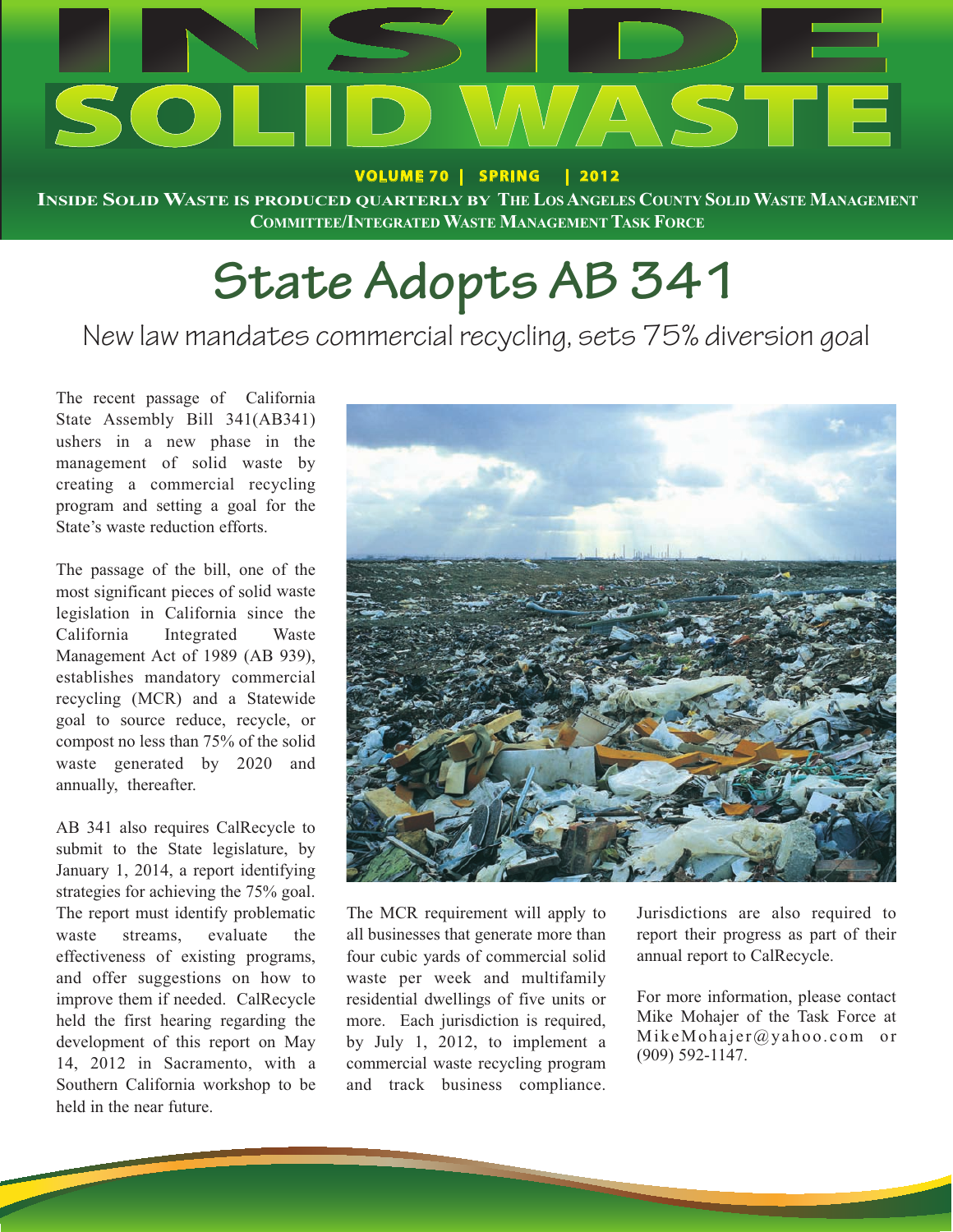#### **Household Hazardous Waste Permanent Collection Centers**

City of Los Angeles Permanent Collection Centers are *open on Saturday and Sunday from 9 a.m.-3 p.m., unless otherwise noted.* For information, call **1 (800) 98-TOXIC (988-6942).** Services suspended during rainy weather.

> **Gaffey Street Collection Center** 1400 N. Gaffey Street San Pedro, CA 90731

**Hyperion Treatment Plant** 7660 W. Imperial Highway, Gate B Playa Del Rey, CA 90293

#### **Washington Boulevard Collection Center** 2649 E. Washington Boulevard

Los Angeles, CA 90021

#### **Randall Street S.A.F.E. Center**

11025 Randall Street Sun Valley, CA 91352

**UCLA Location** *(E-waste acceped on Saturdays only)* 550 Charles E. Young Drive West Los Angeles, CA 90095 *Open Thursday, Friday, and Saturday 8 a.m. - 2 p.m.*

> **Los Angeles/Glendale Collection Center** 4600 Colorado Boulevard Los Angeles, CA 90039

#### **Antelope Valley Environmental Collection Center Antelope Valley Public Landfill**

1200 West City Ranch Road Palmdale, CA 93551 Note: *Open 1st and 3rd Saturday each month 9 a.m. - 3 p.m., rain or shine. Common items accepted include household cleaners, paint, unused medications, sharps waste, household batteries, TV's, computers, stereos, and printers For more information, call County Public Works at 1 (888) CLEAN-LA (253-2652)*

### **INSIDE SOLID WASTE**

Task Force PE & I Subcommittee Chair - **Mike Mohajer •** Staff Writers - **LA County Public Works Environmental Programs Division •** Production Coordinator - **Dena Venegas •** Graphic Designer - **James Johnson**



For information, call Francisca Mandujano at 626-458-3585, Mon -Thu, 7 a.m. - 5:30 p.m.

**Visit www.lacountyiswmtf.org where you can find agendas, meeting minutes, and copies of the Inside Solid Waste newsletter.**

**JOIN THE TEAM:** If you are interested in participating on the Los Angeles County Solid Waste Management Public Education Subcommittee or if you would like to submit an article for *Inside Solid Waste,* please contact **Natalie Jimenez at (**626) 458-3530, njimenez@dpw.lacounty.gov, or **Dena Venegas** at (626) 458-4088, dvenegas@dpw.lacounty.gov. Quarterly meetings are held at the County Public Works Headquarters to discuss and review upcoming newsletters. If you want to be involved or contribute, please join the Subcommittee!

**Weekly Hazardous Waste Roundups Accept Most Consumer Electronics with a Circuit Board**

**Household Hazardous Waste/ Electronic Waste Roundups** are conducted on Saturdays from 9 a.m.<br>to 3 p.m., rain or shine, unless 3 p.m., rain or shine, unless<br>twise noted. For more otherwise noted. For more information, call **1 (888) CLEAN-LA (253-2652),** or visit **www.CleanLa.com.**

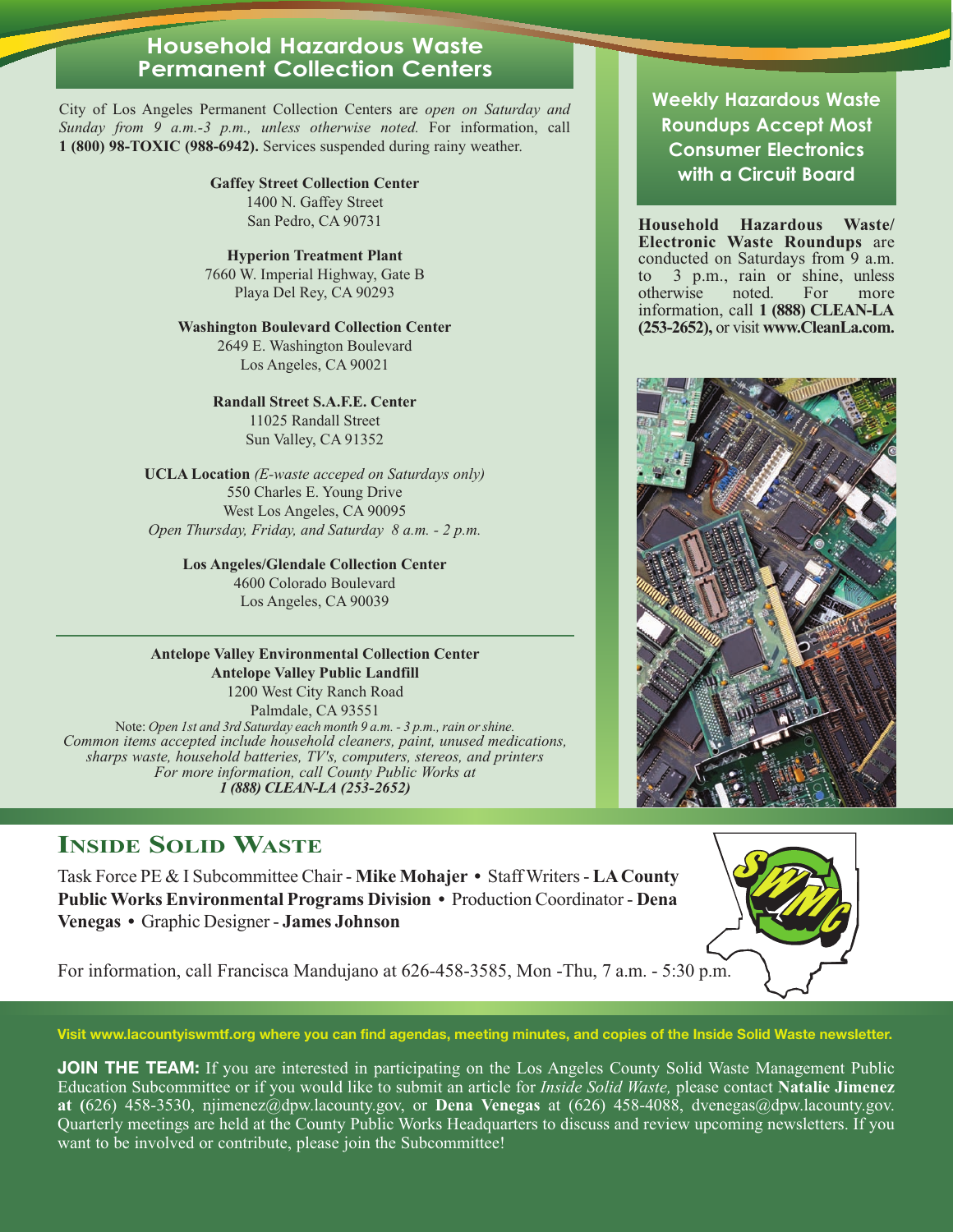### **Non-Exclusive Commercial Waste Collection Franchise System Arrives in Los Angeles County Unincorporated Areas**



The Los Angeles County Board of Supervisors recently approved a nonexclusive commercial waste franchise system that will improve commercial trash collection and recycling services in County unincorporated areas.

The new system, which takes effect on July 1, 2012, will help ensure commercial waste haulers meet new State recycling law (Assembly Bill 341) mandates. As part of the system, commercial customers

will receive: free recycling services and on-site consultations, bulky item and electronic waste collection, holiday tree collection, graffiti removal, clean fuel collection trucks to reduce air pollution and noise, and customer dispute resolution.

Affected customers include businesses and apartment/condo complexes, as well as single-family homes using large bins and dumpsters for trash collection. Residential customers who subscribe to curbside cart collection service (typically a 3-carts trash collection system using automated vehicles to pick up the carts at curbsides) will not be impacted.

The new non-exclusive franchise system is replacing the existing "open-market" commercial waste collection system in the County unincorporated communities. Under the new system current waste

haulers will continue to operate provided they enter into a non-exclusive franchise agreement with the County as well as meeting the agreement's performance and customer service standards which will be enforced by the County Department of Public Works.

The new system will maintain<br>competition among waste haulers competition among entering into the non-exclusive franchise agreement with the County. And, most importantly, customers will continue to have the ability to choose their waste hauler and negotiate prices directly with the hauler.

For additional information, please contact Martin Aiyetiwa at (626) 458-3553, Monday – Thursday, 7 a.m. to 5:30 p.m. or visit www.CleanLa.com.

## **County Partners to Keep California Beautiful**

More than 51 billion pieces of litter land on U.S. roadways each year. That's 6,729 items of litter per mile.

In an effort to keep our communities clean, the County of Los Angeles and Keep California Beautiful have partnered for the statewide *Littering is Wrong Too* public awareness campaign that strives to educate individuals on the environmental consequences of littering and illegal dumping.

The campaign takes a tongue-in-cheek approach to changing perceptions about the act of littering by comparing it to outrageous behavior like texting during surgery or sending Mother's Day flowers C.O.D. The campaign is aimed at 18-34 year olds, identified as the demographic most likely to litter.



The campaign also gives participants an opportunity to share behavior they believe is outrageous, vote on behavior posted by others, and share the campaign with friends.

To pledge your support by "writing your wrong" or for more information on the litter prevention campaign visit www.litteringiswrongtoo.org/.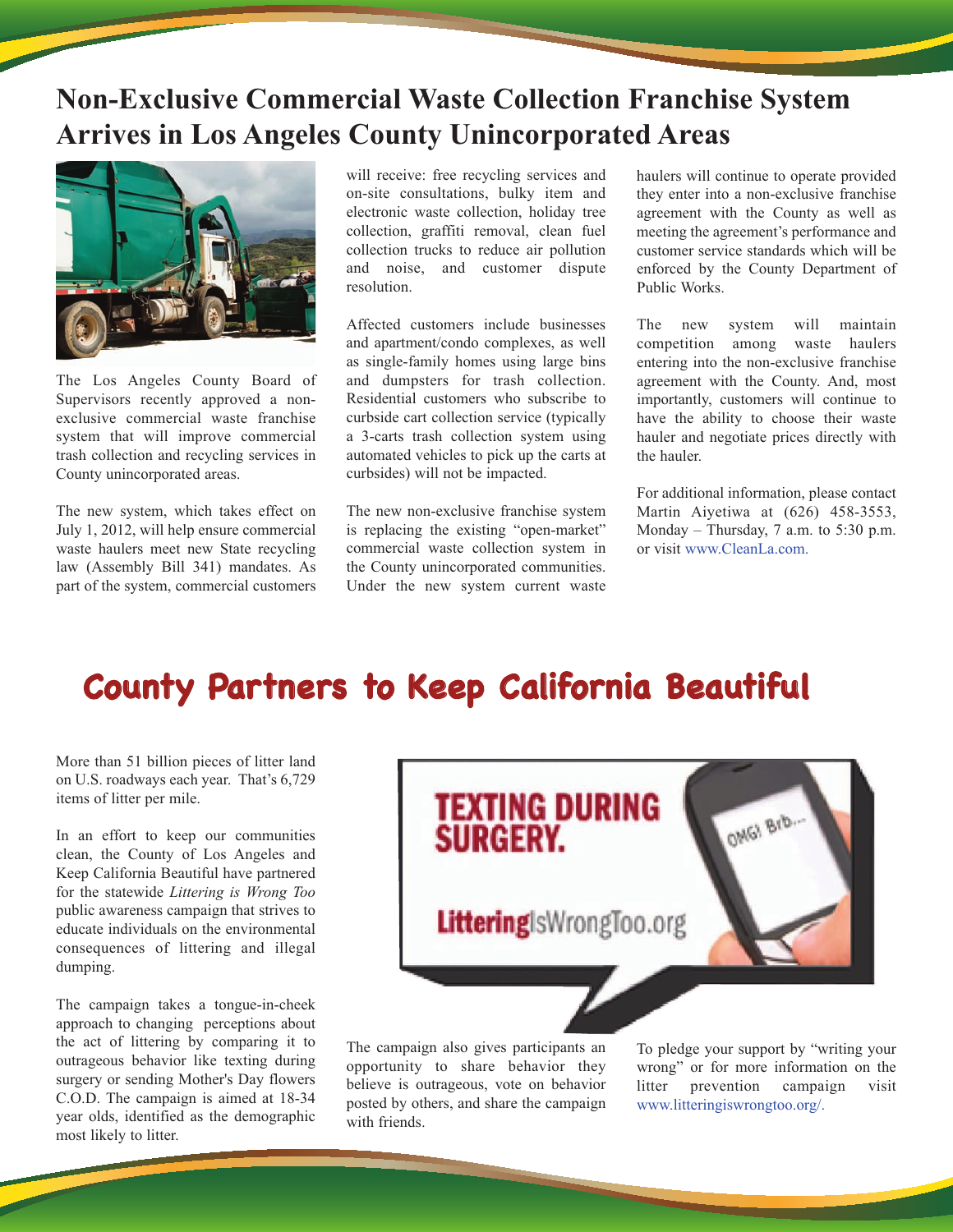# COUNTY PUBLIC WORKS TAKES THE LEED

The LA County Board of Supervisors recently congratulated it's Public Works Department for achieving Leadership in Energy and Environmental Design (LEED) Certification from the U.S. Green Building Council. Public Works' Alhambra headquarters tower became the first pre-existing County building to achieve Gold Certification for building improvements that included more efficient air filters, a Green Cleaning Entryway System, new plumbing fixtures, gas and water meters, and CO2 sensors in the conference rooms. The improvements resulted in a 15% reduction in energy consumption. The County Internal Services Department Headquarters building was also recognized with a Silver Certification for addressing building cleaning and maintenance issues, recycling and maintenance programs, and systems upgrades. The Southern California Gas Company also commended the Public Works Department on the LEED Certification.



*Pictured during the ceremony are LA County Supervisor Zev Yaroslavsky, Chairman; LA County Public Works Director Gail Farber; and LA County Public Works Assistant Deputy Director Jose Quevedo.* 

# **Earth Day Events 2012**

This year, the Los Angeles County Public Works Department commemorated Earth Day by participating in several activities and events throughout the month of April.

During the month-long celebration, Public Works staff distributed over 2,500 reusable bags at seven Earth Day events throughout the County.

Participants were also given the opportunity to learn about the County's free environmental services programs and receive the tools they need to make greener, more environmentally friendly decisions in their everyday lives.

Earth Day was founded by Senator Gaylord Nelson on April 22, 1970. Since then, it has reached all corners of the world inspiring millions of people to become more eco-conscious. The monumental day has laid the foundation for the modern environmental movement and resulted in the passage of landmark environmental legislation including the Clean Air Act and the Clean Water Act.

Earth Day may be over now, but it's never too late to make everyday Earth Day by conserving resources, avoiding wastefulness, and redesigning daily activities to be as sustainable as possible.

Get started today and learn more by visiting the LA County Public Works website at www.dpw.lacounty.gov and click on the Clean



*Cheryl Wyche of the Los Angeles County Public Works Department distributes reusable shopping bags at an Earth Day event in Burbank.*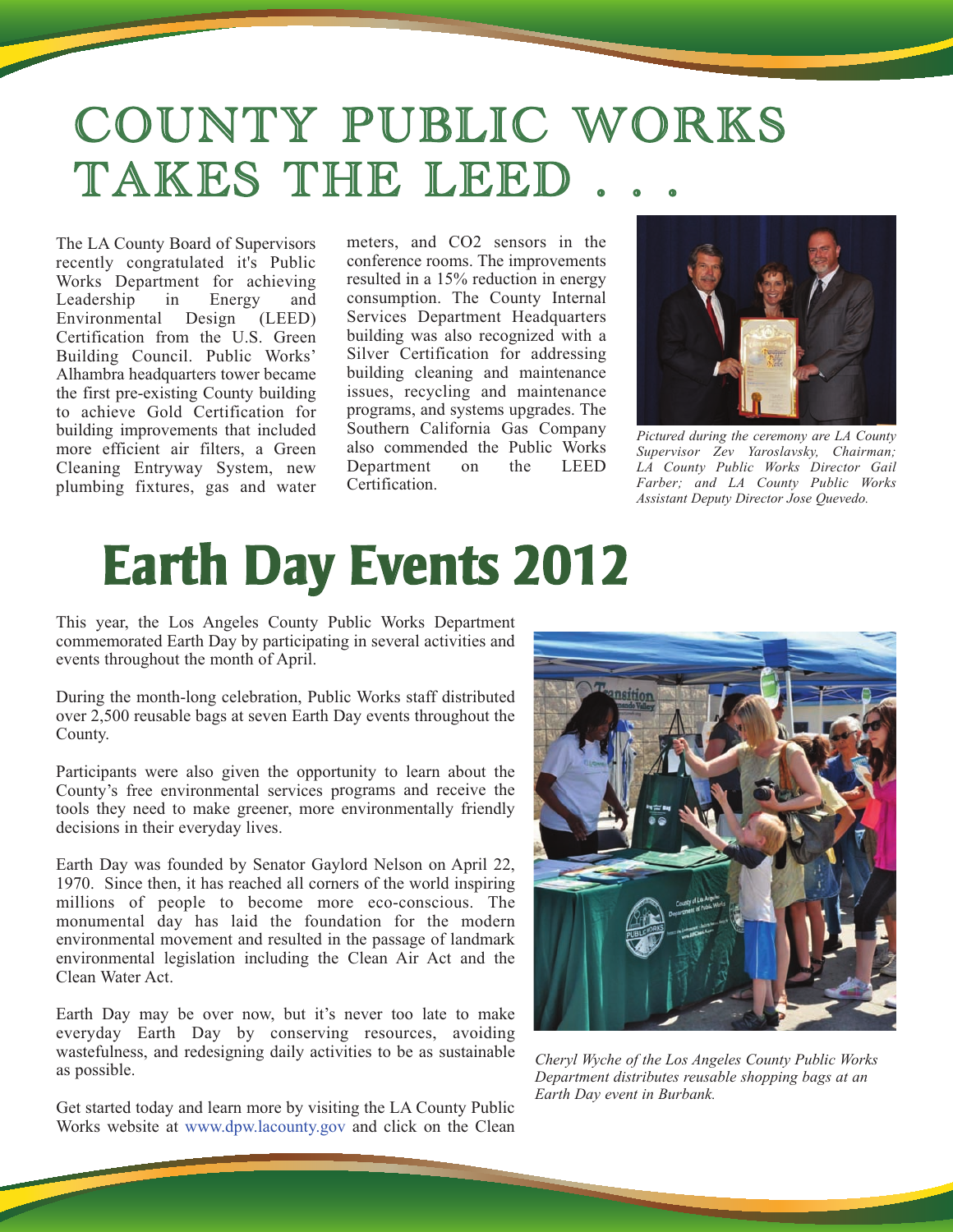## **Student Stewardship Program Wins the Green**

A Los Angeles County Public Works Department program that educates<br>thousands of students about thousands of students<br>protecting and improving and improving the environment has been honored with a 2012 Green Leadership Award from the County Board of Supervisors.

The Generation Earth Service Learning Program was recognized for its outstanding community energy conservation and environmental efforts.

The program, implemented on a Countywide basis, was created in response to a State mandate requiring implementation of waste reduction and recycling programs as well as educating school aged students on how to protect and improve the environment.

The program integrates community service with academic study to enrich learning, teach civic responsibility and strengthen communities. Students engage in real-life problem solving by identifying environmental concerns on campus, and finding and implementing solutions. The program provides curriculum support, field trip assistance, connection to community resources and assistance to ensure school administration buy-in.

Generation Earth serves middle and high schools, both public and private, in Los Angeles County. Last year, more than 330 teachers at 217 schools participated in projects.

The Board of Supervisors developed the Green Leadership Award to recognize innovative strategies and<br>initiatives that enhance our initiatives environmental sustainability, and inspire constituents to make every day Earth Day. The program is open to all County residents, public agencies, businesses, and non-profit organizations.

To learn more the Generation Earth Program, go to www.generationearth.com.



*LA County Supervisor Zev Yaroslavsky, Chairman, presents LA County Department of Public Works Director Gail Farber (far right) and Generation Earth program managers Kimberly Lyman and Edna Gandarilla with a 2012 Green Leadership award for outstanding community energy conservation and environmental efforts.*

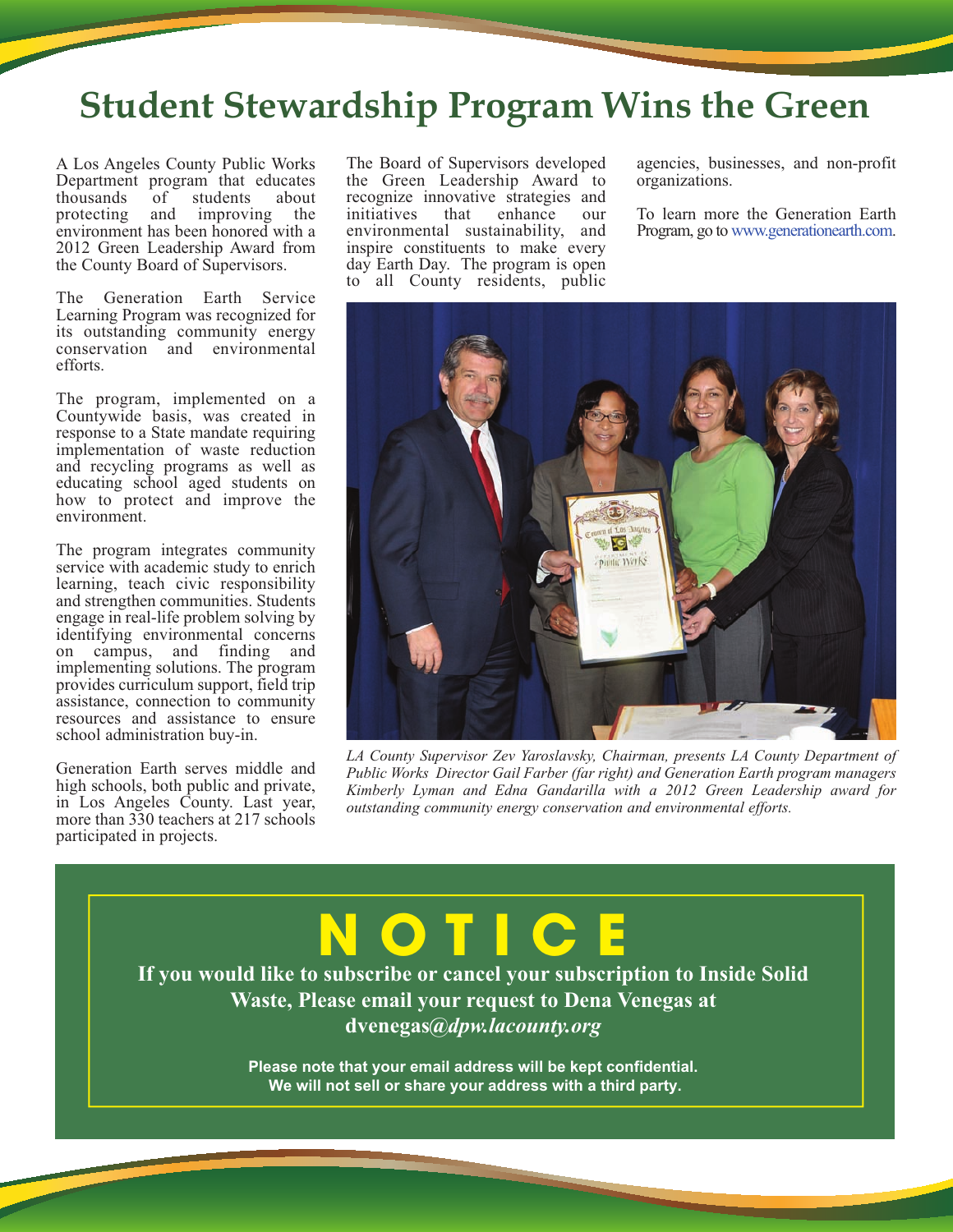

# **Don't Throw it. Post it.**

Want to get rid of extra paint, scrap metal, containers, and building materials? Then try posting them on LACoMAX.com, a free online service provided by the County of Los Angeles.

The primary goal of LACoMAX is to conserve landfill space by helping businesses, organizations, and institutions find alternatives to the disposal of valuable materials after discarded as waste.

Users can search the entire database for available and wanted materials. Listings are categorized by 15 material

classifications and 6 regions, and include common items such as wood pallets, out-of-fashion textiles, and chemicals as well as more uncommon items, like mulch. Listings contain contact information, allowing for direct contact with the listing party. Pick up or delivery of all donations is arranged between interested parties.

Do your part to divert materials from landfills. Post on www.LACoMAX.com.

## **Judge Upholds County's Bag Ban**

The Los Angeles County Superior Court ruled against a lawsuit filed by plastic bag manufacturers to block implementation of Los Angeles County's Plastic and Paper Carryout Bag Ordinance.

Although the petitioners filed an appeal, this ruling is expected to bolster efforts currently underway to adopt similar local ordinances, as well as to encourage uniform statewide legislation.

Los Angeles County's Plastic and Paper Carryout Bag Ordinance took effect July 1 last year for larger stores and Jan. 1 this year for smaller stores in the unincorporated areas. Additionally, affected stores providing paper carryout bags are required to charge consumers 10 cents for each paper carryout bag.

In October 2011, South Carolinabased Hilex Poly, a large producer of single use plastic bags, filed the suit claiming that the requirement to charge 10 cents for paper bags was a "tax", and therefore its adoption by the County Board of Supervisors violated the requirements of Proposition 26, which requires local "taxes" be adopted by a two-thirds vote of the electorate.

In his ruling, Superior Court Judge James Chalfant ruled that the 10-cent charge was neither a "general tax" imposed for governmental purposes nor a "special tax" collected by the County for a specific purpose.

"An unstated premise of the Petitioner's case is that a payment compelled by ordinances can be a tax where the government does not receive any portion of the money" said Chalfant. "While it is true that the Constitution does not expressly provide that a local government must receive a levy, charge or exaction in order for it to qualify as a tax, this is likely due to the fact that it is so obvious and unquestioned as to not be open to debate. As a general rule, taxes are imposed for revenue purpose."

In Los Angeles County, the cities of Calabasas, Long Beach, Malibu, Manhattan Beach and Santa Monica have adopted similar bans. The Cities of Inglewood, Los Angeles, Pasadena, and West Hollywood are currently contemplating adoption of similar bans.

For more information on the L.A. County Bag Ordinance, visit www.AboutTheBag.com or call 1(888) CLEAN LA.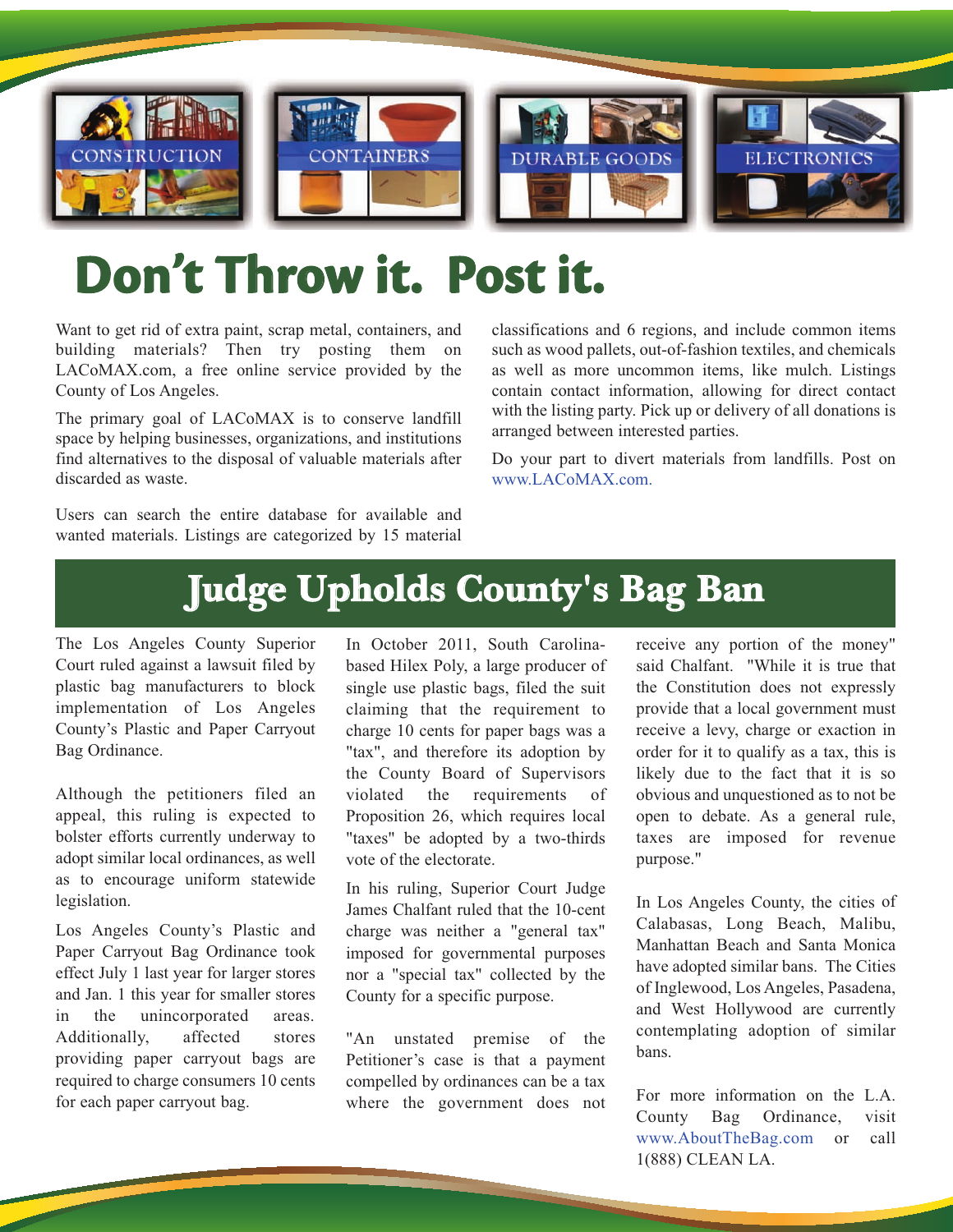## **APRIL 30, 2012 LEGISLATIVE SUMMARY**

#### **2012 Legislative Session**

*The Task Force continuously monitors and analyzes pending legislative bills that may impact solid waste management in Los Angeles County. Below is a summary and status of pending legislation the Task Force has taken a position on through April 2012.* 

| <b>Bill Number</b> | <b>Task Force</b><br><b>Position</b> | <b>Status</b>                                        | <b>Summary</b>                                                                                                                                                                                                                                                                                                                                                                                                                                                                                                                                                                                                                                                                                                                                                                                                                                                                                                                                                                          |
|--------------------|--------------------------------------|------------------------------------------------------|-----------------------------------------------------------------------------------------------------------------------------------------------------------------------------------------------------------------------------------------------------------------------------------------------------------------------------------------------------------------------------------------------------------------------------------------------------------------------------------------------------------------------------------------------------------------------------------------------------------------------------------------------------------------------------------------------------------------------------------------------------------------------------------------------------------------------------------------------------------------------------------------------------------------------------------------------------------------------------------------|
| AB 480             | Oppose                               | Senate<br>Environmental<br>Quality<br>Committee      | This bill would specify that, until January 1, 2017, an insurance carrier<br>established by a solid waste facility (SWF) operator to meet the financial<br>assurance obligations of that operator that meets all of those specified<br>requirements shall be eligible to provide that insurance and shall not be<br>required to be a California admitted insurer nor be required to provide the<br>insurance through a surplus line broker. It would add as a requirement for<br>approval of a SWF operator meeting its financial assurance obligations<br>by establishing an insurance carrier that the insurance mechanism not<br>provide in excess of 75% of the financial assurance obligation that the<br>solid waste facility operator is required to meet in the state.                                                                                                                                                                                                          |
| AB 812             | Support                              | Senate<br>Transportation<br>and Housing<br>Committee | This bill would authorize the Department of Transportation, by January<br>1, 2014, to establish specifications for the use of reclaimed asphalt<br>pavement (RAP) of up to 40% for hot mix asphalt mixes. The bill would<br>require the department to submit a report to the Legislature, by March<br>1, 2016, on its progress, since 2011, toward the development and<br>implementation of these specifications.                                                                                                                                                                                                                                                                                                                                                                                                                                                                                                                                                                       |
| AB 1442            | Support                              | Assembly<br>Appropriations<br>Committee              | This bill would define pharmaceutical waste for purposes of the<br>Medical Waste Management Act, and would authorize a medical waste<br>generator or parent organization that employs health care professionals<br>who generate pharmaceuticals to apply to the enforcement agency for a<br>pharmaceutical waste hauling exemption if the generator, health care<br>professional, or parent organization retains specified documentation and<br>meets specified requirements and if the facility receiving the medical<br>waste retains specified documentation.                                                                                                                                                                                                                                                                                                                                                                                                                        |
| AB 1900            | Oppose,<br>Unless<br>Amended         | Assembly<br>Appropriations<br>Committee              | This bill would require the PUC to identify all constituents that may be<br>found in landfill gas that is to be injected into a common carrier pipeline<br>and that could adversely impact the health and safety of the public, and<br>to specify the maximum amount of those constituents that may be found<br>in that landfill gas. It would require the PUC to develop reasonable and<br>prudent testing protocols for gas collected from a solid waste landfill<br>that is to be injected into a common carrier pipeline to determine if the<br>gas contains any of the identified constituents at levels that exceed the<br>standards set by the PUC. It would prohibit a gas producer from<br>knowingly selling, supplying, transporting, or purchasing gas collected<br>from a hazardous waste landfill. This bill would become operative only<br>if this bill and AB 2196 of the 2011-12 Regular Session are both enacted<br>and become effective on or before January 1, 2013. |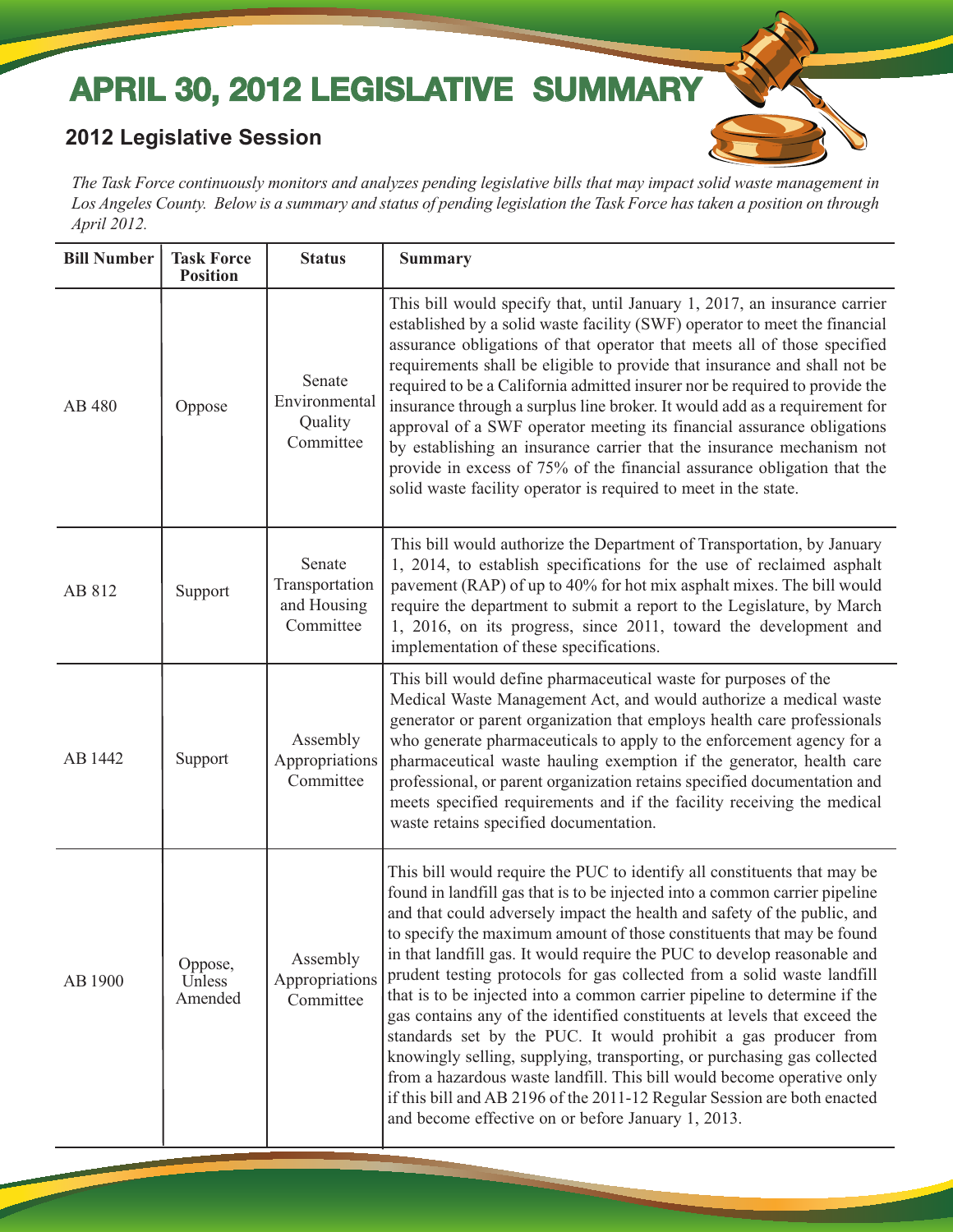# **APRIL 30, 2012 LEGISLATIVE SUMMARY**



| <b>Bill Number</b> | <b>Task Force</b><br><b>Position</b> | <b>Status</b>                                   | <b>Summary</b>                                                                                                                                                                                                                                                                                                                                                                                                                                                                                                                                                                                                                                                                                                                   |
|--------------------|--------------------------------------|-------------------------------------------------|----------------------------------------------------------------------------------------------------------------------------------------------------------------------------------------------------------------------------------------------------------------------------------------------------------------------------------------------------------------------------------------------------------------------------------------------------------------------------------------------------------------------------------------------------------------------------------------------------------------------------------------------------------------------------------------------------------------------------------|
| AB 2257            | Oppose                               | Assembly Local<br>Government<br>Committee       | This bill would provide that no waste management activity, operation,<br>or facility, or appurtenances thereof, as defined, in operation for more<br>than 3 years, and conducted or maintained for commercial purposes in<br>a manner consistent with proper and accepted customs and standards,<br>shall become a nuisance due to any changed condition in the locality if<br>it was not a nuisance at the time it began, except as specified. Under the<br>bill, in an action or proceeding to abate the use of waste management<br>activities, proof that the waste management activities have been in<br>existence for 3 years will constitute a rebuttable presumption that the<br>activities do not constitute a nuisance. |
| AB 2336            | Oppose                               | Assembly<br>Natural<br>Resources<br>Committee   | This bill would prohibit a manufacturer from selling a plastic product<br>that does not meet specified labeling requirements. The bill would<br>delete the authority of a city or county to impose a civil penalty for a<br>violation of those provisions, among other things.                                                                                                                                                                                                                                                                                                                                                                                                                                                   |
| SB 568             | Support                              | Inactive                                        | This bill would prohibit a food vendor, on and after Jan 1, 2016, from<br>dispensing prepared food to a customer in a polystyrene foam food<br>container. The bill would provide that a school district is not required to<br>comply with the bill's requirements until July 1, 2017, and would allow<br>a food vendor or a school district to dispense prepared food in a<br>polystyrene foam food container after that date if a policy or ordinance<br>establishing a specified recycling program for polystyrene foam food<br>containers is established.                                                                                                                                                                     |
| SB 964             | Support                              | Senate<br>Environmental<br>Quality<br>Committee | This bill would provide that the exemption for the adoption of regulations<br>for the issuance, denial, or revocation of specified waste discharge<br>requirements and permits shall not apply to general permits or waivers<br>issued under state law or the federal National Pollutant Discharge<br>Elimination System, as defined, thereby requiring the State Water<br>Resources Control Board and the California regional water quality<br>control boards to comply with provisions that require the adoption of<br>regulations under those circumstances.                                                                                                                                                                  |
| SB 965             | Support                              | Senate<br>Appropriations<br>Committee           | This bill would align State Water Resources Control Board and<br>Regional Water Quality Control Boards ex parte prohibitions with rules<br>applicable to other State environmental boards and commissions.                                                                                                                                                                                                                                                                                                                                                                                                                                                                                                                       |
| SB 1106            | Oppose                               | Senate<br>Environmental<br>Quality              | This bill would require a person that manufactures a reusable bag to print<br>or attach a warning label on the reusable bag containing specified<br>information. It would also require a person who sells or distributes a<br>reusable bag to conspicuously display that warning near the display<br>where reusable bags are sold or distributed or provide that warning in<br>another written form.                                                                                                                                                                                                                                                                                                                             |